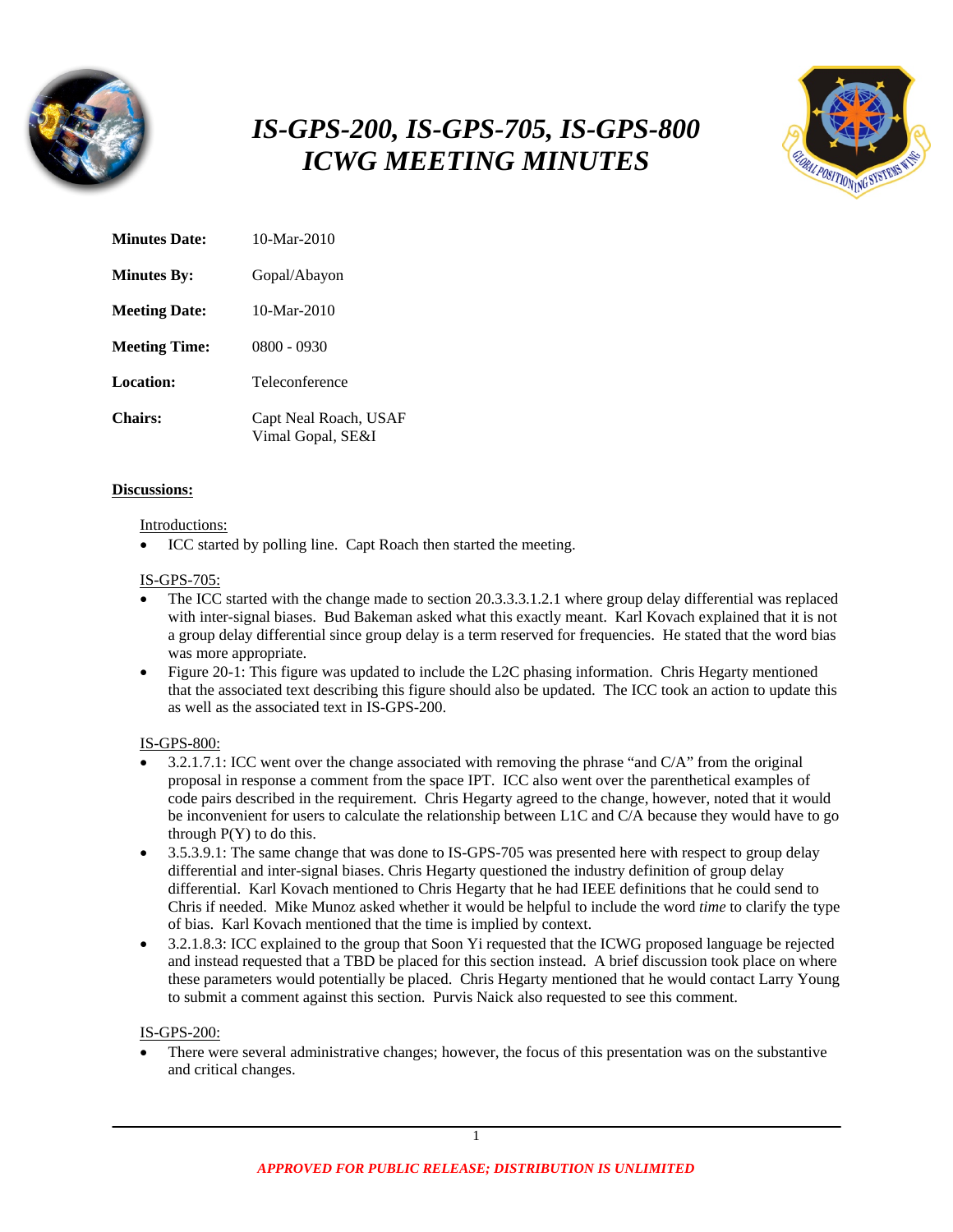- 30.3.3.3.1.1.1: ICC went over the same change that was done to IS-GPS-705 and IS-GPS-800 with respect to the change from group delay differential to inter-signal biases.
- Figure 30-8 & Table 30-XI: This change was not on the website, so the ICC read it aloud. The change involved reverting Table 30-XI back to its original CCB'ed language and updating Figure 30-8 to match this table. The ICC also mentioned that all subscripts have been standardized throughout the documents.
- Figure 30-1: Boeing submitted a comment to update this figure to include the new L2C phasing bit.
- 3.3.1.2: Boeing submitted a comment to leave the 0.6 dB value for block IIF and prior SVs and have the 0.3 dB value apply only to GPS III SVs.
- Carrier Phase Noise:
- The ICC focused the discussion on IS-GPS-800, since this is where the controversy of this requirement is centered. The issue is the re-introduction of a TBR into the document as a result of the reversion. Two requirement options are described.
- Chris Hegarty mentioned that the bottom requirement contained the term "Jaffe-Rechtin" PLL which is sensitive below 10 Hz. This would imply that Lockheed Martin would have to validate this requirement by testing below 10 Hz. However, Lockheed Martin has stated that they require additional funding to secure test equipment sensitive enough to test below 10 Hz. Chris believed that reverting the language back to the original spec would not obviate the need to test below 10 Hz and therefore the reversion is pointless.
- Lockheed Martin stated that they meet the bottom requirement without the need to secure additional test equipment. GPC requested a TIM to discuss how they plan to do this.
- The ICC recommended that the documents continue with the change process while resolving this issue in parallel. Karl Kovach asked GPC whether they would fund the additional cost required for testing down to 1 Hz since the L1C signal is a civil signal. Mr. Nagle responded by saying that this would be the case for new requirements, but if left as a TBR, they would need prompt resolution.
- Lockheed Martin preferred to not have any TBRs in the documents as they are already in the CDR phase of their program. However, GPC preferred to keep the TBR so that the issue would be flagged and tracked in the future. A brief recess was ordered by Capt Roach.
- At the end of the recess, Capt Roach announced that the way forward would be to revert to the original language and keep the TBR with the understanding that a plan would be developed to work and eliminate the TBR for the next revision. Tom Nagle requested this decision be documented. Capt Roach said he would meet with Mr. Nagle today to discuss this. The discussion on carrier phase noise concluded.

#### Conclusions:

- A question was asked on whether the language reversion for carrier phase noise would be applied to other docs. The ICC answered the reversion has already been made to the other documents and that the TBR was only an issue for IS-GPS-800.
- Capt Roach mentioned that there would be a different website to post documents for better visibility and streamlined access for review.
- Chris Hegarty said he would write up a carrier phase noise issue email for Tom Nagle.
- Bud Bakeman mentioned he has submitted Correlation Loss language to be included in the next revision.
- Capt Roach thanked everyone for their participation and re-iterated that minutes were taken and would be distributed after PA review. The meeting ended at 0932.

#### **Supporting Materials:**

| IS-GPS-200 10Mar2010.docx                   | $\Box$ IS-GPS-705 10Mar2010.docx |
|---------------------------------------------|----------------------------------|
| IS-GPS-200 CRM WAS-IS 10Mar2010.docx        | $\Box$ IS-GPS-800 10Mar2010.docx |
| $\Box$ IS-GPS-705 CRM WAS-IS 10Mar2010.docx |                                  |
| IS-GPS-800 CRM WAS-IS 10Mar2010.docx        |                                  |

#### **Attendees:**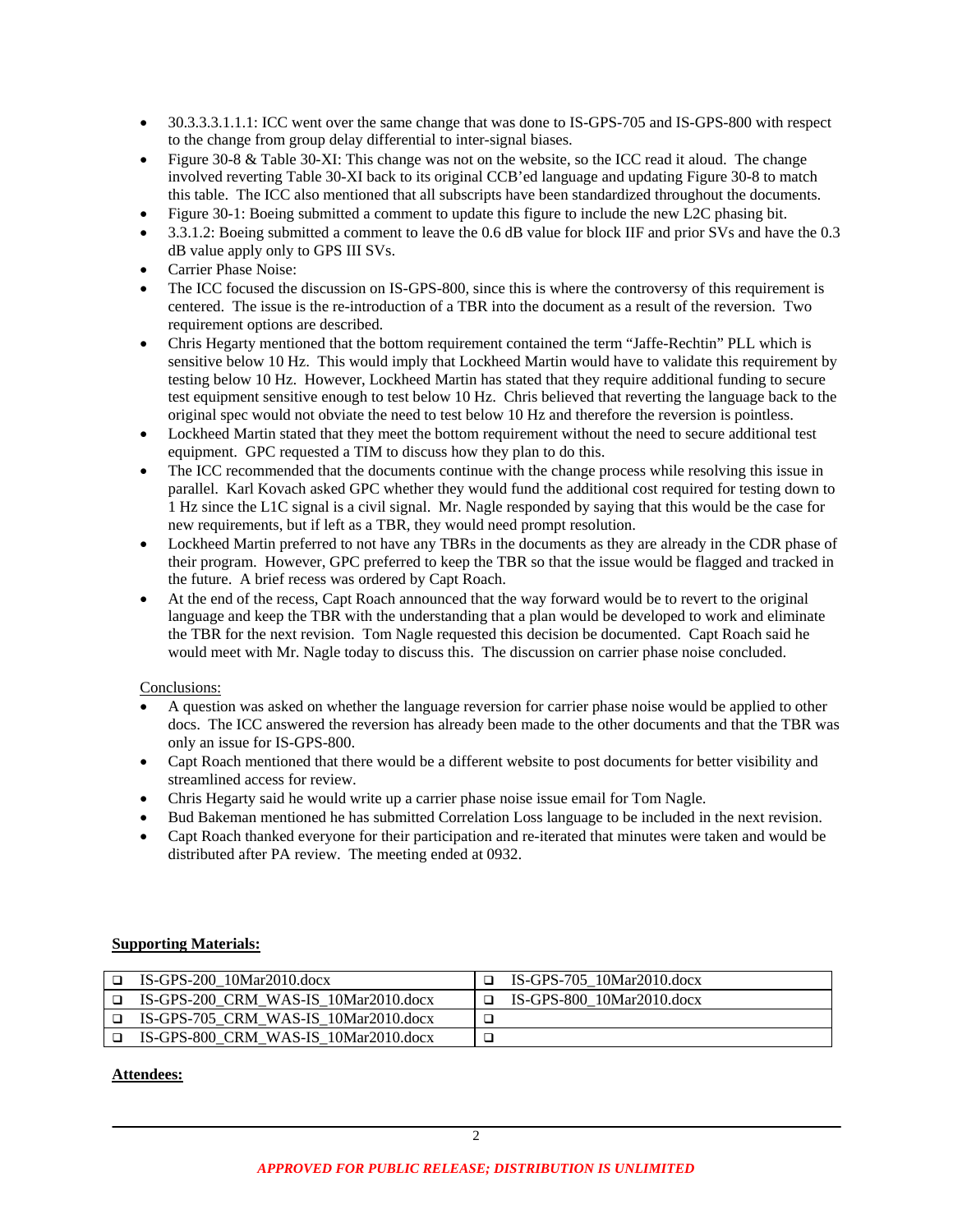| <b>Name</b>      | <b>Company / Organization</b> |
|------------------|-------------------------------|
| Munoz, Michael   | GPSW/SE&I                     |
| Lagatree, Robert | GPSW/SE&I                     |
| Bakeman, Bud     | GPSW/GPSG                     |
| Holmes, Jack     | Aerospace/ETG                 |
| Nagle, Tom       | GPSW/GPC                      |
| Naick, Purvis    | GPSW/GPC                      |
| Kovach, Karl     | Aerospace                     |
| Brown, Steven    | <b>Lockheed Martin</b>        |
| Kawakami, Todd   | GPSW/GPD                      |
| Schmitt, Terry   | Rockwell Collins              |
| Peetz, Bruce     | Trimble                       |
| Jelmeland, Tom   | Boeing                        |
| Hegarty, Chris   | <b>MITRE</b>                  |

# **Action Items from this ICWG:**

### IS-GPS-200:

| No. | <b>Due Date</b> | <b>Actionee</b> | <b>Item</b>                                      | <b>Resolution</b> |
|-----|-----------------|-----------------|--------------------------------------------------|-------------------|
|     | $10$ -Mar- $10$ | Vimal Gopal     | Add descriptive text to Section 30 to compliment | Complete          |
|     |                 |                 | the change to Figure 30-8.                       |                   |
|     | $10-Mar-10$     | Vimal Gopal     | Setup a TIM to go over Correlation Loss          | Open              |
|     |                 |                 | requirement. Include GPSW/GPC, Lockheed          |                   |
|     |                 |                 | Martin, GPSW/GPSG, EN, SE&I                      |                   |

#### IS-GPS-705:

| No. | <b>Due Date</b> | <b>Actionee</b> | Item                                             | <b>Resolution</b> |
|-----|-----------------|-----------------|--------------------------------------------------|-------------------|
|     | $10-Mar-10$     | Vimal Gopal     | Add descriptive text to Section 30 to compliment | Complete          |
|     |                 |                 | the change to Figure 20-1.                       |                   |

IS-GPS-800: None.

# **Action Items from last ICWG:**

#### IS-GPS-200:

| N <sub>0</sub> | <b>Due Date</b> | <b>Actionee</b> | <b>Item</b>                                                                                      | <b>Resolution</b>          |
|----------------|-----------------|-----------------|--------------------------------------------------------------------------------------------------|----------------------------|
|                | $01$ -Jul- $08$ | Thomas Davis    | 1) Replace "unauthorized user" with SPS/PPS or   Completed.<br>similar wording (from comment #4) | Updated in the<br>document |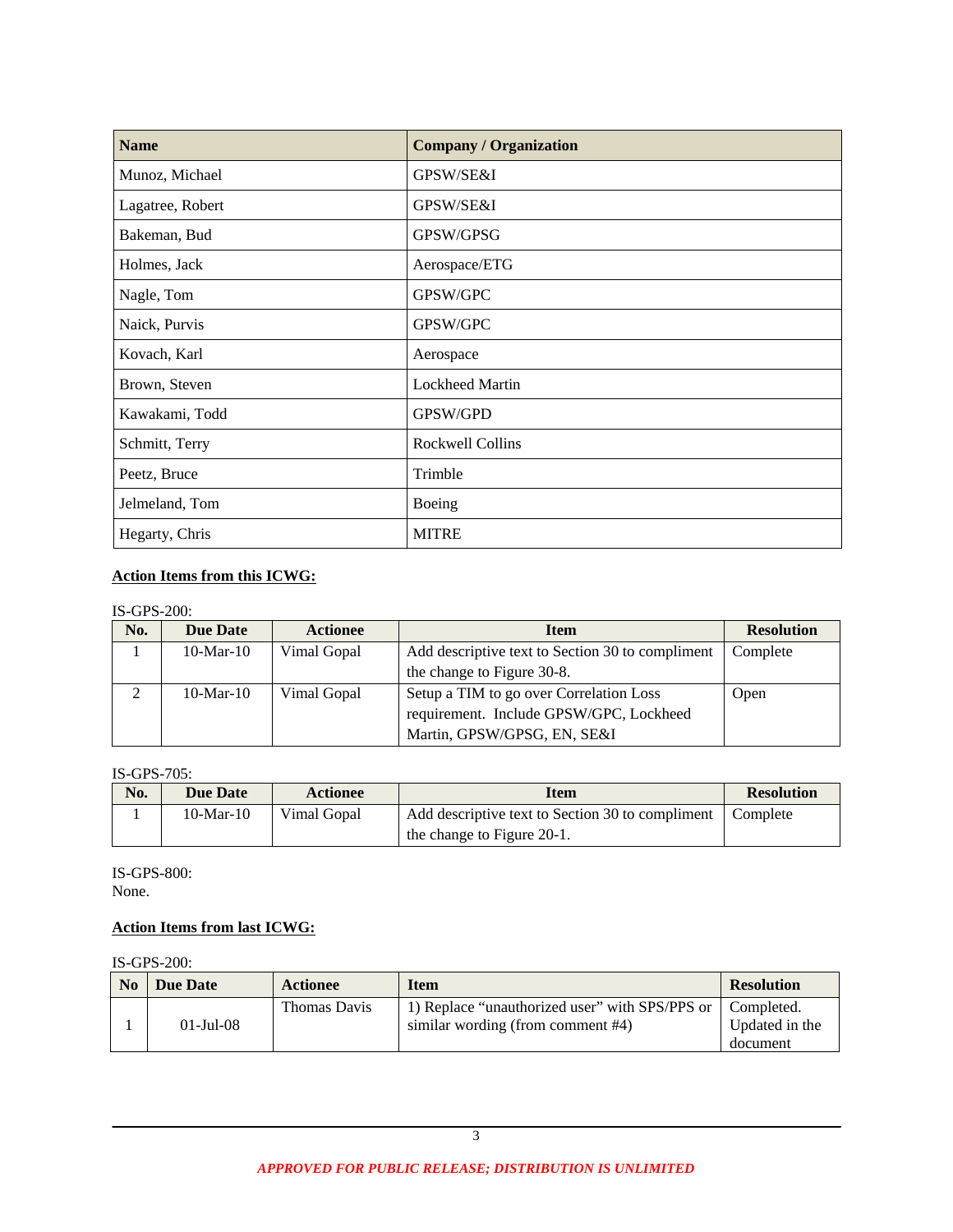| 2  | $02$ -Jul- $08$  | Thomas Davis<br>2) Section 6.3.5.3, verify number of code pairs<br>in table 6-11 |                                                                                                                                         | Complete.<br>updated in the<br>document                                                                                                                                                         |
|----|------------------|----------------------------------------------------------------------------------|-----------------------------------------------------------------------------------------------------------------------------------------|-------------------------------------------------------------------------------------------------------------------------------------------------------------------------------------------------|
| 3  | Next ICWG        | Karl Kovach                                                                      | 3) Align 200 to the results of the NPEF                                                                                                 | Open                                                                                                                                                                                            |
| 4  | <b>Next ICWG</b> | Karl Kovach                                                                      | 4) Karl Kovach to present results of<br>constellation expansion working group at next<br><b>ICWG</b>                                    | Completed.                                                                                                                                                                                      |
| 5  | 15-Jun-08        | Mike Deelo                                                                       | 5) Correlate number of bits for $t_{0GGTO}$ within<br>figure 30-8 and table 30-XI                                                       | Completed by<br>V. Gopal                                                                                                                                                                        |
| 6  | 31-Jan-09        | Mike Munoz                                                                       | Coordinate with stakeholders possible solutions<br>for redundant requirements throughout the 3<br>Public SIS docs.                      | Closed. Karl<br>Kovach has<br>provided a<br>document that<br>highlights all<br>common<br>requirements.<br>GPSW is<br>currently<br>looking into<br>ways to<br>publicly release<br>this document. |
| 7  | 31-Jan-09        | Karl Kovach<br><b>Bruce Peetz</b>                                                | Review and provide new language for phase<br>relationship before and after year 2020 for L2C.<br>(comment 74)                           | Complete.<br>New language<br>incorporated<br>into document.<br>See phase<br>relationship<br>section.                                                                                            |
| 8  | 31-Jan-09        | Karl Kovach                                                                      | Provide new language for how almanac data will<br>be reported for the rest of the GPS PRNs defined<br>in Section $6.3.5$ . (comment 91) | Complete.<br>Methodology is<br>explained in<br>constellation<br>expansion<br>PPIRN.                                                                                                             |
| 9  | 31-Jan-09        | Mike Deelo                                                                       | Have the Correlation Loss/Phase noise WG<br>discuss group delay issues/concerns (comment<br>83)                                         | Completed.<br>Changes<br>incorporated<br>into document.                                                                                                                                         |
| 10 | 05-Dec-08        | Thomas Davis                                                                     | Identify all inappropriate instances of "NAV"<br>and replace with "navigation." (comment 69)                                            | Closed.                                                                                                                                                                                         |
| 11 | 31-Jan-09        | Thomas Davis                                                                     | Review older PIRNs for how they indicated a<br>unique draft version number or date of a<br>particular redline version                   | Closed. OBE.                                                                                                                                                                                    |
| 12 | 31-Jan-09        | Tom Stansell<br>Karl Kovach<br>Capt Hariharan                                    | Research need for adding L2C PRN assignment<br>for PRN 64-158                                                                           | Closed. This<br>issue will be<br>OBE after Karl<br>Kovach's<br>PPIRN on<br>constellation<br>expansion (AI<br>#8)                                                                                |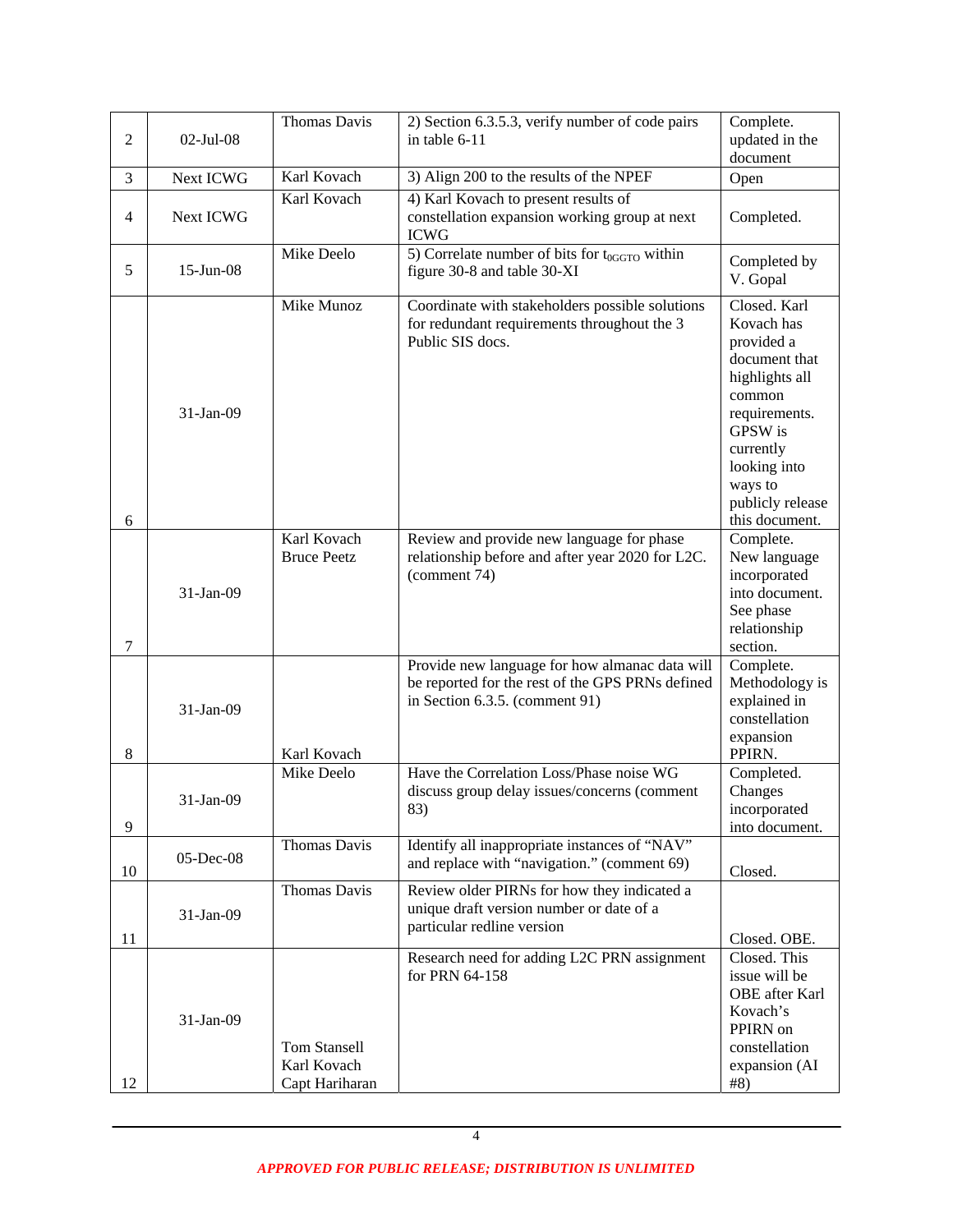| 13 | $31$ -Jan-09           | Mike Munoz  | Verify P code sequence is correctly defined    | Open     |
|----|------------------------|-------------|------------------------------------------------|----------|
| 14 | $25$ -Feb-10           | Vimal Gopal | Update IS-GPS-705 and IS-GPS-800 with          | Complete |
|    |                        |             | updated Signal Coherence language. And revert  |          |
|    |                        |             | Carrier Phase Noise back to original           |          |
|    |                        |             | requirement. Present at next ICWG.             |          |
| 15 | $25$ -Feb-10           | Vimal Gopal | Add parenthetical example for signal coherence | Complete |
|    |                        |             | language.                                      |          |
| 16 | $25 - \text{Feb} - 10$ | Vimal Gopal | Update Space Service Volume Group Delay        | Complete |
|    |                        |             | Differential with a TBD.                       |          |

#### IS-GPS-705:

| N <sub>0</sub> | <b>Due Date</b> | <b>Actionee</b>    | <b>Item</b>                                                                                                                                       | <b>Resolution</b>                                                                                                                                                                                                                                                                                                                                                                                                                                                      |
|----------------|-----------------|--------------------|---------------------------------------------------------------------------------------------------------------------------------------------------|------------------------------------------------------------------------------------------------------------------------------------------------------------------------------------------------------------------------------------------------------------------------------------------------------------------------------------------------------------------------------------------------------------------------------------------------------------------------|
| 1              | 08-Oct-09       | <b>Bud Bakeman</b> | Look at the table in section<br>3.3.1.2. Review whether the<br>numbers should be switched<br>between the 30.69MHz and the<br>20.46 MHz            | Closed. This AI was resolved<br>during the 1-oct-09 ICWG<br>review                                                                                                                                                                                                                                                                                                                                                                                                     |
| $\overline{2}$ | 07-Oct-09       | <b>Steve Brown</b> | Lockheed Martin has taken action<br>to review all Correlation Loss<br>changes for all three documents.                                            | Closed. It may be a non-issue<br>for the respective bands,<br>however, Lockheed Martin<br>needs to review their<br>assumptions and come back on<br>Wednesday. ICC has provided<br>Lockheed Martin the verbiage to<br>the Corr. Loss section of all<br>three SIS doc's (200, 800, 705).<br>Lockheed Martin has responded<br>to those sections under review<br>on 6-oct-09. They have<br>provided their assumptions to<br>meet the Corr Loss spec's in<br>each document. |
| 3              | 08-Oct-09       | John Buckley       | Update the section 20.3.3.2.4(SV<br>clock accuracy estimates) of IS-<br>705 and insert the IS-GPS-800<br>language from its respective<br>section. | Closed. ICC has updated<br>document to reflect the correct<br>sections in the document.                                                                                                                                                                                                                                                                                                                                                                                |
| 6              | 08-Oct-09       | John Buckley       | Apply the def. of L5CNAV<br>shown in 3.2.1 for consistency in<br>the entire document.                                                             | Open. Since there is a large<br>number of NAV references in<br>the document, this action will be<br>deferred until the next revision.<br>A new comment will be placed<br>into the CRM. See comment<br>#178 of the 705 CRM.                                                                                                                                                                                                                                             |
| 7              | 02-Oct-09       | John Buckley       | send the new language of the<br>correlation loss sections for all<br>three documents to Lockheed<br>Martin.                                       | Closed. This action was<br>completed and Lockheed Martin<br>has provided their response.<br>Their assumptions are under<br>review,                                                                                                                                                                                                                                                                                                                                     |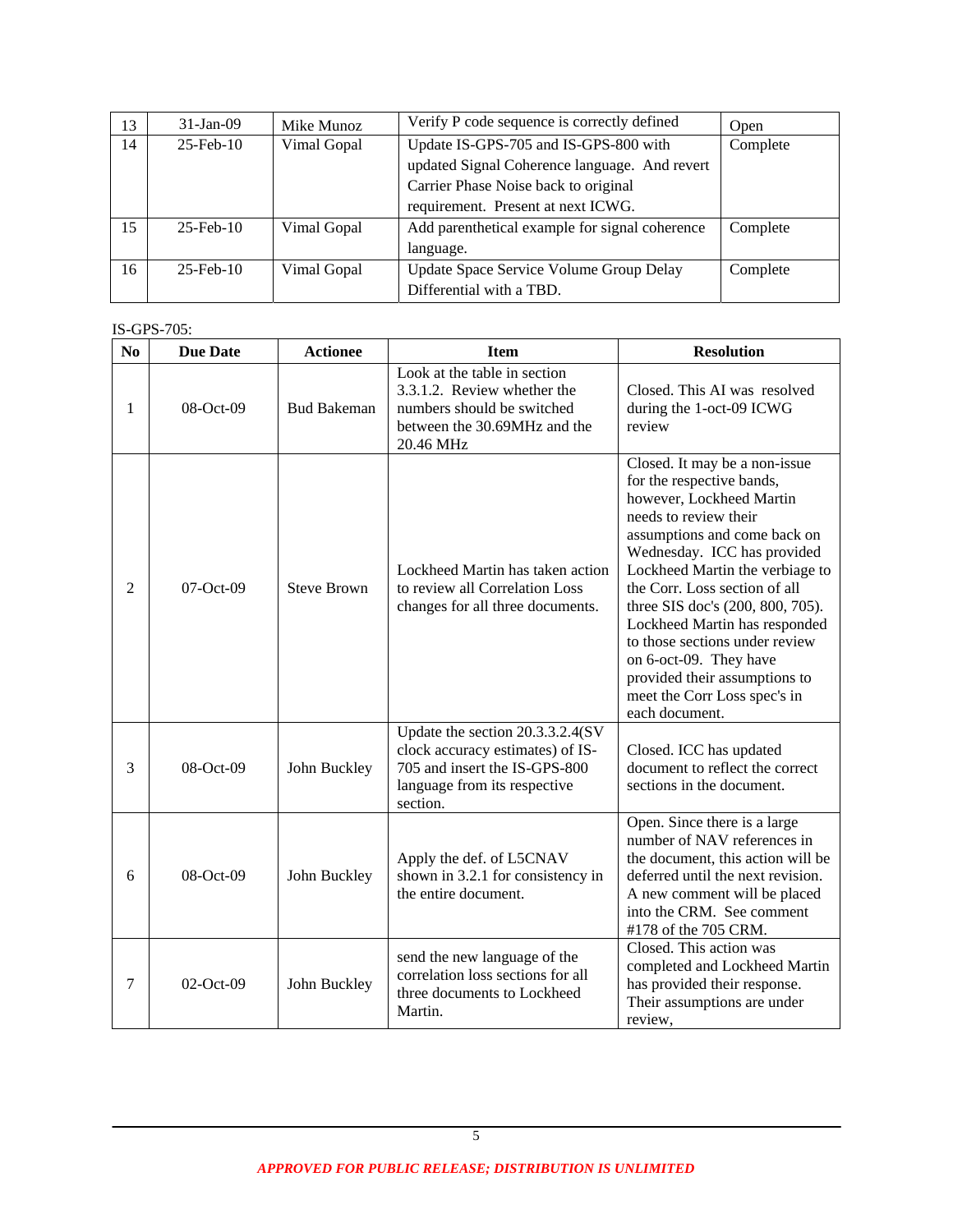| 8  | 08-Oct-09        | John Buckley | update the definitions of GPS<br>Blks in section 6.2.2.                                                                    | Open. Since these changes will<br>need to be ICWG approved, this<br>action will be deferred until the<br>next revision. A comment in<br>the 200 CRM (see comment<br>$#165$ ) is tracking this as well.                                                                                                                                                          |
|----|------------------|--------------|----------------------------------------------------------------------------------------------------------------------------|-----------------------------------------------------------------------------------------------------------------------------------------------------------------------------------------------------------------------------------------------------------------------------------------------------------------------------------------------------------------|
| 9  | <b>Next ICWG</b> | Rich/AJ      | 1) Set up a working group to<br>evaluate 10 ns to 1ns change in<br>signal coherence, evaluate the<br>symmetry requirements | Closed. Decided that it would<br>not be changed per the 14 Nov<br>08 TIM. 5-Oct-09: this AI was<br>resolved and can be closed<br>under the Correlation Loss Tiger<br>Team resolution. Additional to<br>their proposal, the proposed<br>verbiage was under review at<br>the last 1-oct-09 ICWG and the<br>final verbiage was agreed upon<br>by the stakeholders. |
| 10 | $01-Ju1-08$      | Munoz        | 2) Confirm the formulas that<br>need to be changed, reference<br>CRM from GPSW/GPC<br>comment #20                          | Closed. Reassigned to Chris<br>Hegarty for discussion at 19<br>Nov 09 ICWG. Updates to be<br>provided at the next ICWG. 5-<br>oct-09: The comment<br>associated with this AI has been<br>withdrawn (from 1-oct-09<br>ICWG), thus this AI is closed.                                                                                                             |
| 11 | $01-Ju1-08$      | Munoz        | 3) Comment $#21$ and 23, need to<br>verify formulas that need to be<br>changed, parenthesis,                               | Closed. Reassigned to Chris<br>Hegarty for discussion at 19<br>Nov 09 ICWG. Updates to be<br>provided at the next ICWG. 5-<br>oct-09: ICC has confirmed both<br>comments 21 and 23 have been<br>accepted and implemented into<br>documentation, thus this AI is<br>closed.                                                                                      |
| 12 | Next ICWG        | Kovach/AJ    | 4) Resolve issues with IODE and<br><b>IODC</b>                                                                             | Open. Completed for CNAV-2.<br>Need to make the same changes<br>for CNAV. 5-oct-09: This AI<br>is also evident in the IS-200<br>document. Comment #88 from<br>the 200 CRM will resolve this<br>concern. This comment 88,<br>however, has been deferred until<br>the next revision. AI remains<br>open.                                                          |
| 13 | 31-Jan-09        | <b>GPC</b>   | Provide more rationale for the<br>removal of the Boeing letter of<br>exception                                             | Open.<br>5-oct-09: This is currently<br>under review with PC/PK folks.<br>ICC just needs to get<br>clarification from PK regarding<br>the path forward. This,<br>however, may be an issue with<br>the fact that Block IIF SVs are<br>undergoing FCA/PCA. This<br>comment will remain open.                                                                      |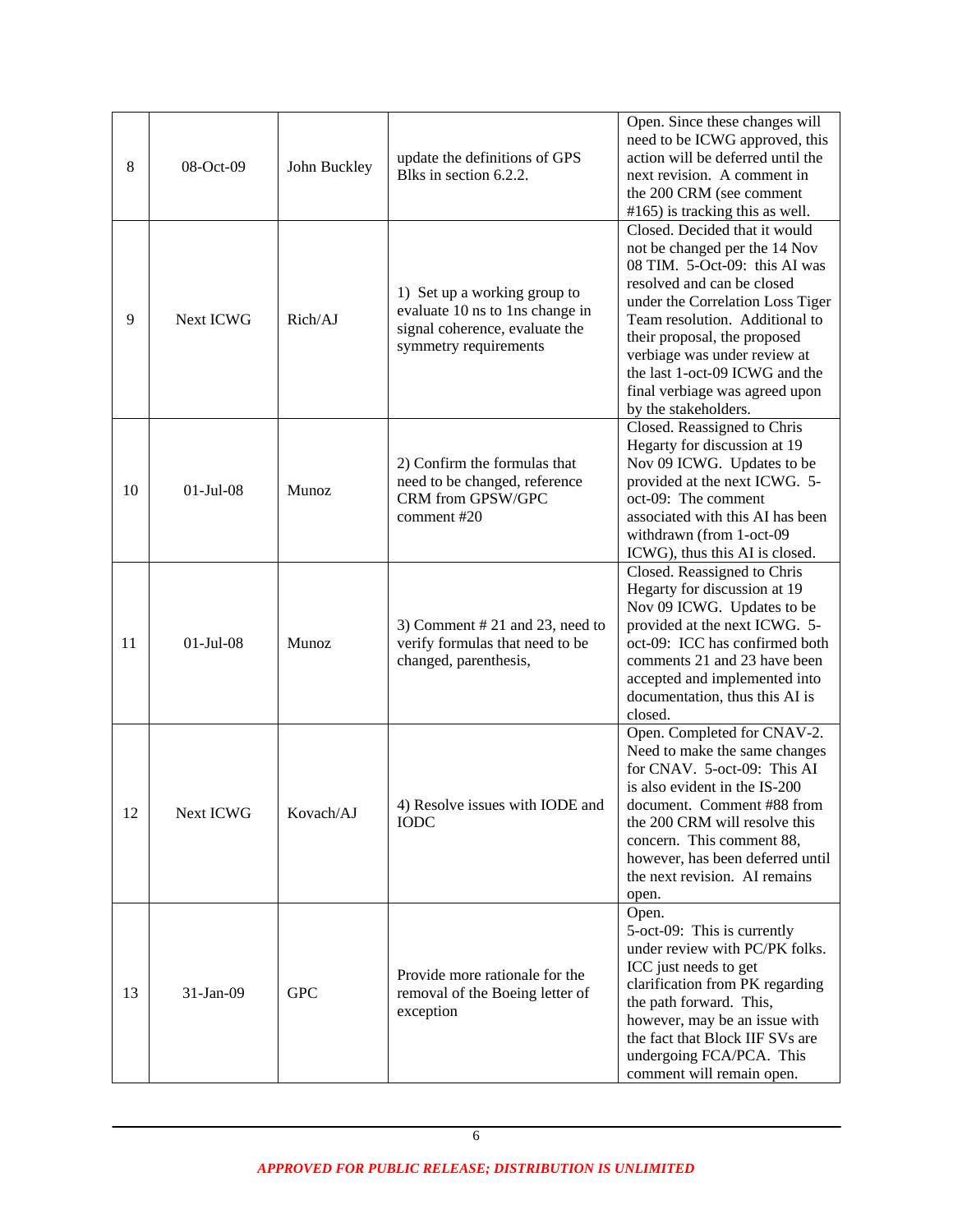|                | IS-GPS-800:   |                    |                                                                                                                                                                                                     |                                                                                                                                                                                                                                                                                                                                                                                              |  |  |  |
|----------------|---------------|--------------------|-----------------------------------------------------------------------------------------------------------------------------------------------------------------------------------------------------|----------------------------------------------------------------------------------------------------------------------------------------------------------------------------------------------------------------------------------------------------------------------------------------------------------------------------------------------------------------------------------------------|--|--|--|
| N <sub>0</sub> | Due date      | <b>Actionee</b>    | <b>Item</b>                                                                                                                                                                                         | <b>Resolution</b>                                                                                                                                                                                                                                                                                                                                                                            |  |  |  |
| 1              | 07-Oct-09     | Ben Kogus          | Create a table in section 3.2.1.5 (correlation<br>loss) to be consistent with the IS-200.                                                                                                           | Comment OBE.<br>Subsequent ICWG<br>discussions revealed that a<br>table was unnecessary<br>since the IS-GPS-800 only<br>pertains to the 30.69 MHz<br>bandwidth.                                                                                                                                                                                                                              |  |  |  |
| 2              | 07-Oct-09     | Ben Kogus          | 3.2.1.7.1: finalize in the paragraph callout in<br>this section $(x.x.x.x)$ there is another section<br>with the same concern.                                                                      | Closed.                                                                                                                                                                                                                                                                                                                                                                                      |  |  |  |
| $\overline{3}$ | 30-Sep-09     | <b>Bill Notley</b> | NASA must come back with a response to<br>Lockheed Martin's study of why they need 1.5<br>ns max group delay uncertainty.                                                                           | Closed. GPC concurs with<br>the 1.5ns (Bill Notley and<br>Purvis Naick discussed<br>with NASA on the<br>telephone during the<br>ICWG and decided to<br>override their non-concur).                                                                                                                                                                                                           |  |  |  |
| $\overline{4}$ | 01-Oct-09     | C. Hegarty         | Provide an analysis on the carrier phase noise<br>and determine whether the more relaxed mask<br>is appropriate. A comparative analysis will<br>ensue for the verbiage from yesterday vs.<br>today. | Closed. Chris Hegarty<br>presented at ICWG day 3<br>session and ICWG<br>members agreed upon<br>verbiage for Carrier Phase<br>Noise section.                                                                                                                                                                                                                                                  |  |  |  |
| 5              | $01-Jul-08$   | Mike Deelo         | 3.2.1.7: Look at wording in IS GPS 200 and<br>see if it clarifies the req. spec. for L1CP &<br>L1CD, signal coherence.                                                                              | Closed. No additional<br>clarity from 200. Wording<br>is essentially the same;<br>slight difference in<br>wording adds nothing.                                                                                                                                                                                                                                                              |  |  |  |
| 6              | 30-May-<br>08 | Mike Deelo         | 3.2.1.5: Ensure CRM comment 126 and<br>document changes are the same.                                                                                                                               | Proposed resolution to be<br>presented by Bakeman at<br>ICWG. Closed with<br>ICWG approval of new<br>language.<br>Closed. At ICWG on 29<br>Sep 09 - 01 Oct 09, Chris<br>Hegarty, AJ VD and others<br>agreed that the proposed<br>language by Bud<br>Bakeman's working group<br>added confusion to the<br>requirement and all agreed<br>(not including Bud) to<br>keep the original language. |  |  |  |
| 7              | $01-Jul-08$   | Soon Yi            | 3.2.1.5: Set up meeting w/ Aero & Mitre to<br>review current correlation loss for verifiability.                                                                                                    | Action completed pending<br>approval of new language.<br>Proposed resolution to be<br>presented by Bakeman at<br>ICWG.<br>Closed. At ICWG on 29                                                                                                                                                                                                                                              |  |  |  |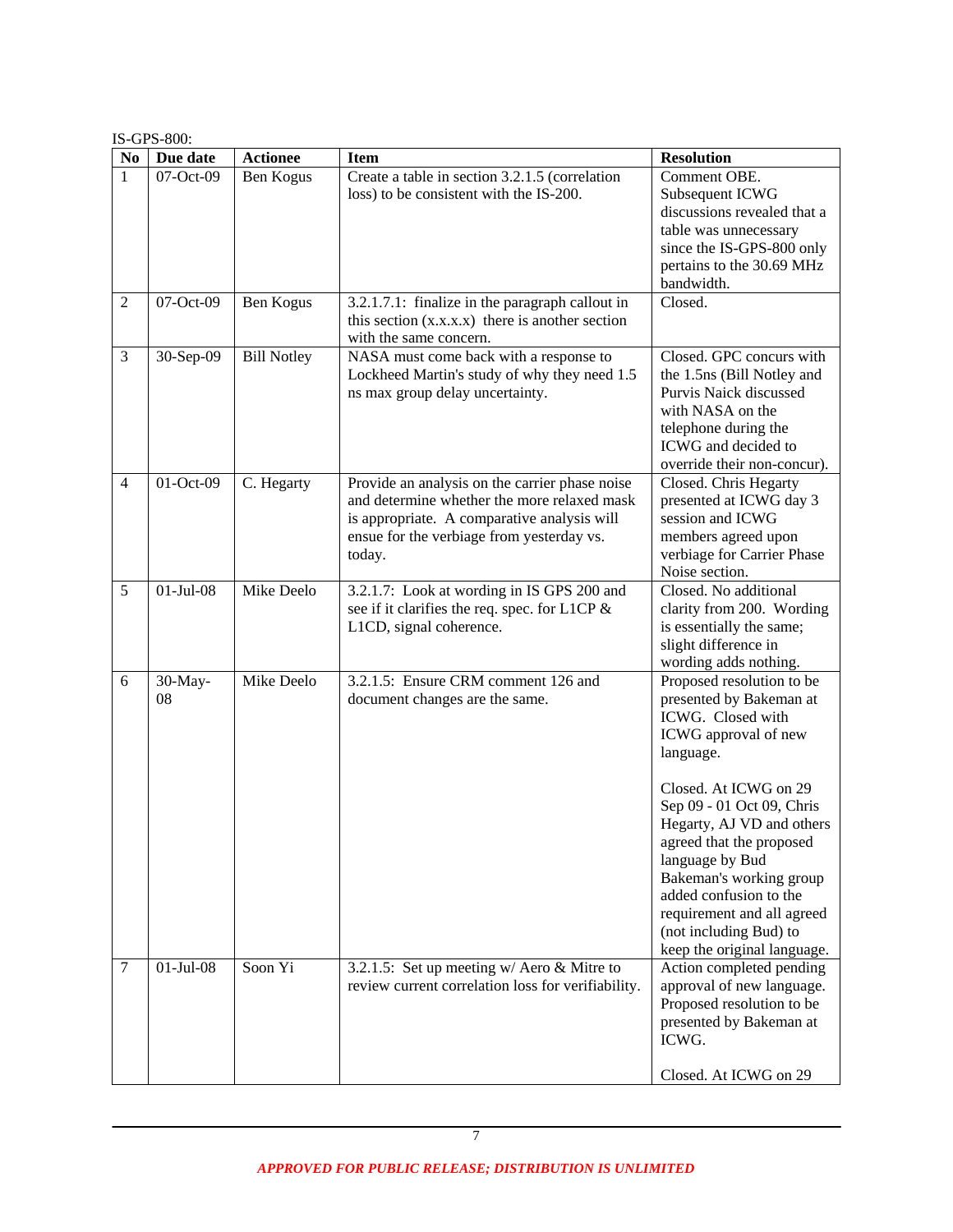|    |                                    |                          |                                                                                                                             | Sep 09 - 01 Oct 09, Chris<br>Hegarty, AJ VD and others<br>agreed that the proposed<br>language by Bud<br>Bakeman's working group<br>added confusion to the<br>requirement and all agreed<br>(not including Bud) to<br>keep the original language.                                           |
|----|------------------------------------|--------------------------|-----------------------------------------------------------------------------------------------------------------------------|---------------------------------------------------------------------------------------------------------------------------------------------------------------------------------------------------------------------------------------------------------------------------------------------|
| 8  | <b>Barring</b><br>results of<br>#6 | Mike Deelo               | 3.2.1.3: To harmonize phase noise spec. across<br>all signals in space documents.                                           | Closed with closure of<br>action 6.                                                                                                                                                                                                                                                         |
| 9  | <b>Barring</b><br>results of<br>#6 | Soon Yi                  | 3.2.1.3: Provide analysis to show how the<br>phase lock loop requirements and phase noise<br>mask are related.              | Closed with closure of<br>action 6.                                                                                                                                                                                                                                                         |
| 10 | $01-Aug-08$                        | Mike Deelo               | 3.2.1.3: Set up working group to discuss and<br>resolve re-wording of carrier phase noise<br>language.                      | Proposed resolution to be<br>presented by Bakeman at<br>ICWG. Closed with<br>ICWG approval of new<br>language.<br>Closed. Compromise<br>reached between Lockheed<br>Martin, Bud Bakeman, and<br>Chris Hegarty on updated<br>language for carrier phase<br>noise.                            |
| 11 | $01-Jul-08$                        | Soon<br>Yi/Mike<br>Deelo | 3.2.1.8.1: Look at IIF/IIRM data and analyze<br>to see if 1 nanosecond is sufficient, justify the<br>need for 1 nanosecond. | Closed. Lockheed Martin<br>stated it could not meet 1<br>ns reqt, spec changed to<br>1.5 ns with GPC<br>concurrence despite NASA<br>disagreeing with the<br>change.                                                                                                                         |
| 12 | Barring<br>results of #<br>7       | Mike Deelo               | 3.2.1.8.1, 3.2.1.8.2: Add GPS III req. of 1<br>nanosecond to legacy interface documents (200<br>& 705)                      | Not going to be done,<br>impacts legacy systems as<br>per TIM on 13 Nov 08.<br>11/18: Requires further<br>discussion<br>Closed. Lockheed Martin<br>stated it could not meet 1<br>ns reqt, spec changed to<br>1.5 ns with GPC<br>concurrence despite Nasa<br>disagreeing with the<br>change. |
| 13 | $01-Jul-08$                        | Soon Yi                  | 3.2.1.9: Text added by Space IPT needs<br>review by Aerospace and Mitre                                                     | Closed. Aerospace and<br>Mitre reviewed during<br>ICWG review cycle 29<br>Sept 09. Language updated<br>to properly reflect signal<br>combining.                                                                                                                                             |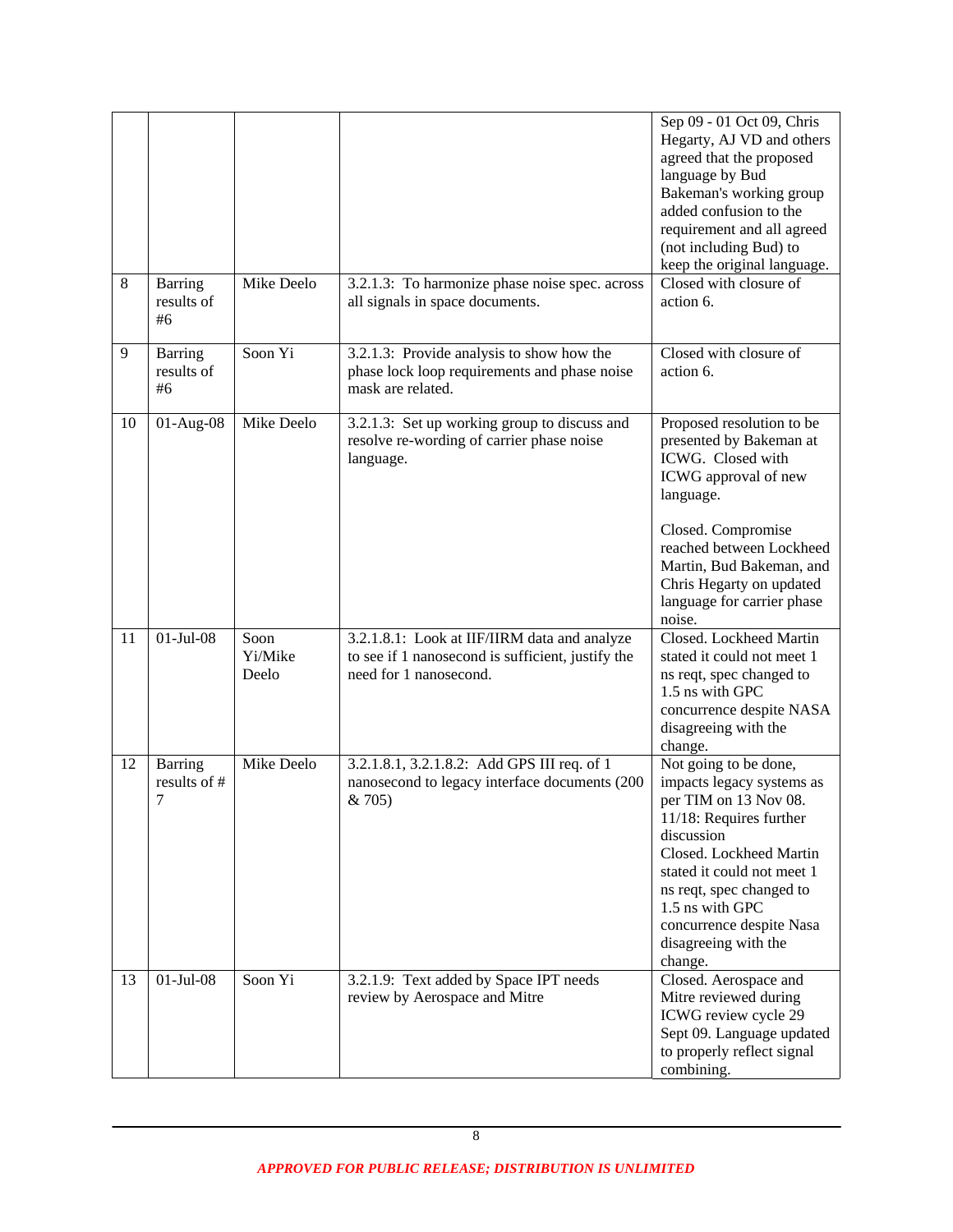| 14 | Next<br><b>ICWG</b>                                                 | Thomas<br>Davis/AJ               | Setup a meeting to ensure ICD wording is<br>consistent in all docs & add applicable<br>requirements from 800 to 705 and 200, clearly<br>identify which requirements apply to each<br>block, including symmetry requirements. | Ongoing effort. Part of<br>DOORS conversion.                                                                                                                                                                     |
|----|---------------------------------------------------------------------|----------------------------------|------------------------------------------------------------------------------------------------------------------------------------------------------------------------------------------------------------------------------|------------------------------------------------------------------------------------------------------------------------------------------------------------------------------------------------------------------|
| 15 | Next<br><b>ICWG</b>                                                 | Thomas<br>Davis                  | Evaluate removal of PRN code assignments<br>from 800, 200, & 705 documents.                                                                                                                                                  | Reject. Evaluated removal<br>of PRN codes, but decided<br>against it because the Wing<br>wants to control PRNs that<br>are not even used by GPS,<br>and there are not better<br>documents available to do<br>SO. |
| 16 | 15-Jun-08                                                           | Thomas<br>Davis                  | Renumber paragraphs because of duplicate<br>paragraph #s                                                                                                                                                                     | Completed                                                                                                                                                                                                        |
| 17 | 01-Aug-08                                                           | Mike Munoz                       | Create a working group to discuss the integrity<br>status flag further.                                                                                                                                                      | Separate working group<br>not needed, PSICA took<br>lead on documenting<br>integrity CONOPS.<br>Closed. Integrity language<br>incorporated.                                                                      |
| 18 | 31-Jan-09                                                           | Mike Deelo                       | Form WG to discuss Correlation Loss<br>language (CRM comment 139; 3.2.1.5<br>Correlation Loss)                                                                                                                               | Closed. WG created,<br>language discussed at<br>ICWG, ICWG members<br>decided existing language<br>was sufficient.                                                                                               |
| 19 | 05-Dec-08                                                           | Thomas<br>Davis / Bud<br>Bakeman | Include new Phase Noise Language in ICWG<br>minutes (CRM comment 138; 3.2.1.3 Carrier<br>Phase Noise)                                                                                                                        | 12/16/08: Wording still in<br>work and will not be<br>included in minutes. Will<br>be brought to next<br>ICWG15.,                                                                                                |
|    |                                                                     |                                  |                                                                                                                                                                                                                              | Closed. Updated phase<br>noise language agreed to in<br>29 Sept 09 ICWG.                                                                                                                                         |
| 20 | 31-Jan-09                                                           | Mike Munoz                       | Provide language for PRN sequences to be<br>incorporated in all three public documents<br>(CRM comment 226; 6.3.1).                                                                                                          | Comment deferred. To be<br>addressed after DOORS<br>conversion.                                                                                                                                                  |
| 21 | 31-Jan-09                                                           | Mike Munoz                       | Determine language for off-axis power gain<br>(antenna gain vs. EIRP) (CRM comment 223;<br>3.2.1.9                                                                                                                           | Closed. Updated language<br>incorporated.                                                                                                                                                                        |
| 22 | 1/31/2009<br>(need<br>input from<br><b>PSICA</b><br>WG - AI<br>#19) | Thomas<br>Davis                  | Move Integrity Status Flag information to<br>appropriate section (potentially 3.5.3.5) (CRM<br>comment 196; 3.5.3.5)                                                                                                         | Closed. Created section<br>3.5.3.10 - Integrity<br>Assurance.                                                                                                                                                    |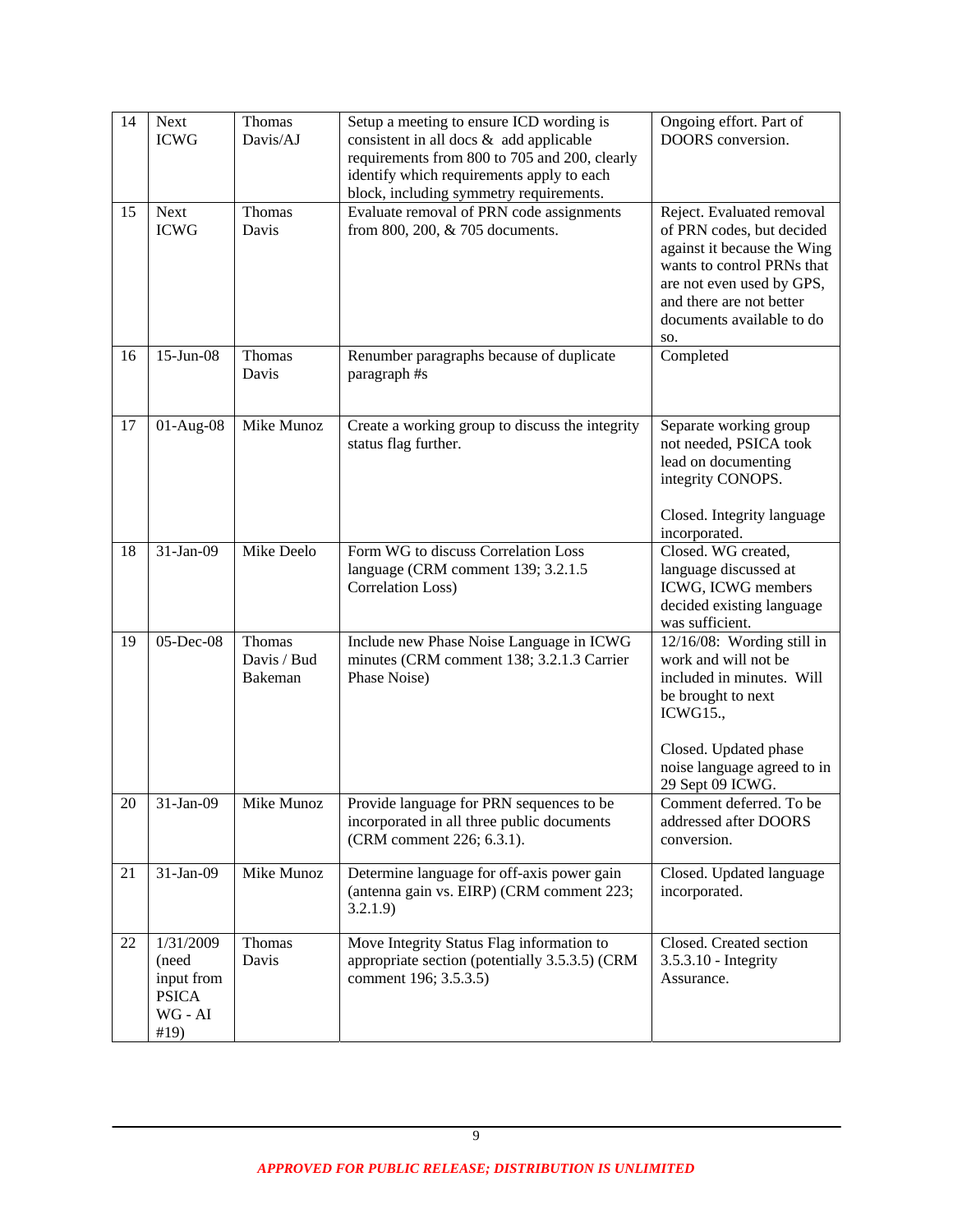| 23 | 05-Dec-08 | Karl Kovach                                 | Coordinate Integrity Status Flag information<br>with PSICA WG (CRM comment 196; 3.5.3.5)                                                                                                                                                   | Closed. Language in<br>3.5.3.10 is from PSICA<br>WG.                                                                                                                                                                                                  |
|----|-----------|---------------------------------------------|--------------------------------------------------------------------------------------------------------------------------------------------------------------------------------------------------------------------------------------------|-------------------------------------------------------------------------------------------------------------------------------------------------------------------------------------------------------------------------------------------------------|
| 24 | 31-Jan-09 | <b>Tom Stansell</b><br>/ Lockheed<br>Martin | Follow up on phase options for fixed phase<br>requirement. Lockheed Martin to provide<br>language on implementation of phase relation.<br>(CRM comment 148; 3.2.1.6)                                                                       | Closed. Updated language<br>incorporated.                                                                                                                                                                                                             |
| 25 | 31-Jan-09 | <b>GPC</b>                                  | Follow up on comment on specifying power at<br>receiver antennas (space user) (CRM comment<br>248; 3.2.1.9)                                                                                                                                | Closed. Updated language<br>incorporated.                                                                                                                                                                                                             |
| 26 | 31-Jan-09 | GPC / Mike<br>Munoz                         | Determine appropriate location of PR<br>equations and parameters (SSV group delay<br>bias and values) (CRM comment 246;<br>3.5.3.9.3)                                                                                                      | Open. Currently a TBD in<br>the IS-GPS-800.                                                                                                                                                                                                           |
| 27 | 05-Dec-08 | Thomas<br>Davis / Steve<br><b>Brown</b>     | Remove equations and SSV information from<br>IS-GPS-800 and provide reference/pointer to<br>TBD location. Steve Brown to verify removal.<br>(CRM comment 246; 3.5.3.9.3)                                                                   | Closed. Reference<br>statement (add to 3.2.1.8.3)<br>- keep first sentence): "The<br>details are provided in<br>TBD." Delete remainder of<br>this section. Partial<br>changes made in real time<br>during ICWG for<br>reference/pointer<br>statement. |
| 28 | 31-Jan-09 | <b>GPC</b>                                  | Provide more rationale for proposed change to<br>chip transition of two modulating signals<br>(CRM comment 231; 3.2.1.7.1)                                                                                                                 | Closed. Updated rationale<br>provided by originator and<br>captured in CRM.                                                                                                                                                                           |
| 29 | 31-Jan-09 | Karl Kovach<br>and Chris<br>Hegarty         | Determine appropriate location for ISCs for<br>L1C/A, L2C, L5I5, and L5Q5. (CRM<br>comment 191; Figure 3.5-1)                                                                                                                              | Closed. Incorporated Chris<br>Hegarty's recommended<br>locations.                                                                                                                                                                                     |
| 30 | 31-Jan-09 | Mike Munoz                                  | Create table similar to IS-GPS-200 Table 30-<br>XII (CRM comment 188; 3.2.3.1)                                                                                                                                                             | Open. Comment deferred<br>until next revision.                                                                                                                                                                                                        |
| 31 | 05-Dec-08 | <b>GPC</b>                                  | Follow up and provide clarification or<br>withdraw comment on Figure 3.2-2 (CRM<br>comment 183)                                                                                                                                            | Closed. Clarifications<br>added for S1 Polynomial<br>Tables and Figures. GPC<br>concurs.                                                                                                                                                              |
| 32 | 31-Jan-09 | PSICA WG                                    | Spec should provide a value for the duration<br>that the clock parameters from a previous data<br>set will remain valid after the transmission of a<br>new data set. (Comment 192, 3.5.3)                                                  | Closed. Added further<br>clarification to requirement<br>stating that parameters<br>remain applicable, but their<br>accuracy degrades over<br>time.                                                                                                   |
| 33 | 31-Jan-09 | <b>PSICA WG</b>                             | Clarify how the overall URA should be<br>computed from the individual clock and<br>ephemeris and whether the URA terms<br>account for errors in the inter-signal group<br>delay differential corrections. (Comments 199<br>& 200, 3.5.3.8) | Closed. Added<br>clarifications in section<br>3.5.3.8 on clock URA<br>considerations. Also added<br>clarifications in section<br>3.5.3.10 defining URA as<br>the RSS of URAoc and                                                                     |